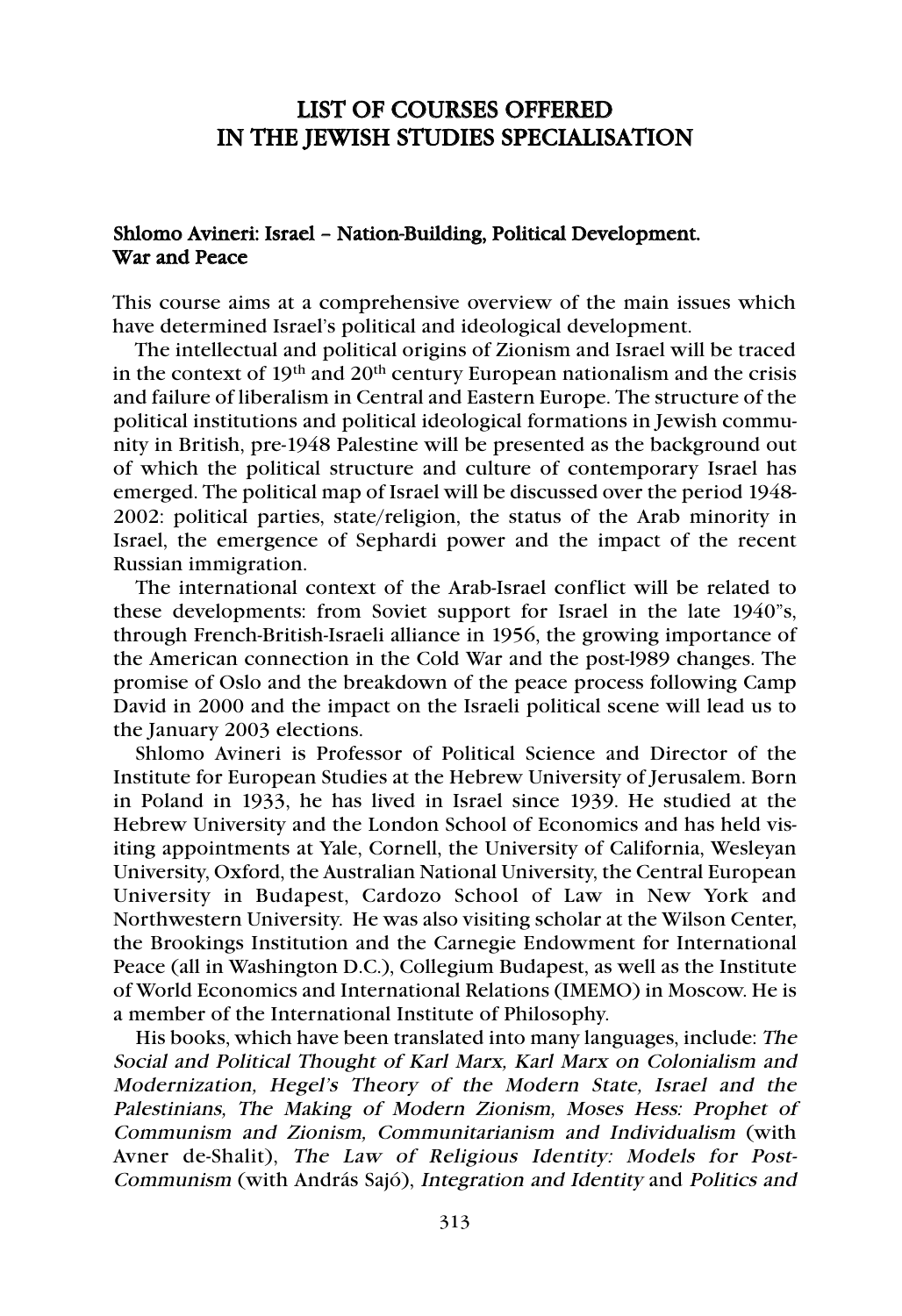LIST OF COURSES OFFERED…

Identities in Transformation (both with Werner Weidenfeld). He recently participated in preparing a Hebrew edition of Theodor Herzl's Diaries and wrote an historical Introduction to the edition.

# Zvi Gitelman: The Politics and Culture of Modern East European Jewry

This course focuses on the interplay of ethnicity, politics and culture, with specific reference to the Jews of Eastern Europe since the latter part of the nineteenth century. Students should gain an appreciation of both the history and culture of East European Jewry as well as of the interplay of ethnicity and politics. For our purpose, "Eastern Europe" means, in the main, present day Russia, Ukraine, Belarus, Lithuania, Poland and Romania. Reference will also be made to Hungary and Czechoslovakia.

Zvi Gitelman is Professor of Political Science and Preston Tisch Professor of Judaic Studies at the University of Michigan, Ann Arbor, USA where he also serves as Director of the Frankel Center for Judaic Studies. Author, editor or co-author of nine books and over 80 articles, Gitelman specializes in ethnicity and politics in the former Soviet Union and other formerly socialist states. His most recent book is Bitter Legacy: Confronting the Holocaust in the Soviet Union. Gitelman has been recently working with Professor Vladimir Shapiro and Dr. Valery Chervyakov of the Jewish Research Center, Institute of Sociology, Russian Academy of Sciences, on a study of Jewish ethnicity in Russia and Ukraine. He has also analyzed oral histories of Soviet Jewish veterans of World War II.

### Moshe Idel: Eros and Kabbalah

The course will survey the major attitudes to Eros in the main forms of Jewish literature. First I shall inspect the sources of the medieval Jewish forms of eros and sex: the biblical, the Talmudic and the various philosophical ones. Then the different approaches found in the various mystical schools, especially the theosophical-theurgical Kabbalah, in the ecstatic Kabbalah and in Polish Hasidism, will be surveyed. Likewise the theories regarding cosmic love will be addressed, as well as some developments of concepts of love and sex in the Kabbalah in Safed during the 1<sup>st</sup> century. In some major cases, the crucial texts will be studied in English translation and discussed in class.

The course will integrate the approaches of the major scholars dealing with Kabbalistic eroticism, and will strive to present a based on models, which organizes the infinite number of discussions of Kabbalah, and of Judaism in general, the main assumption being the Judaism is a culture of eros and the main forms of Jewish mysticism intensified this diagnosis. The course will be based on the assumption that the bibliography is read in advanced so that the discussions in the class will be more fruitful.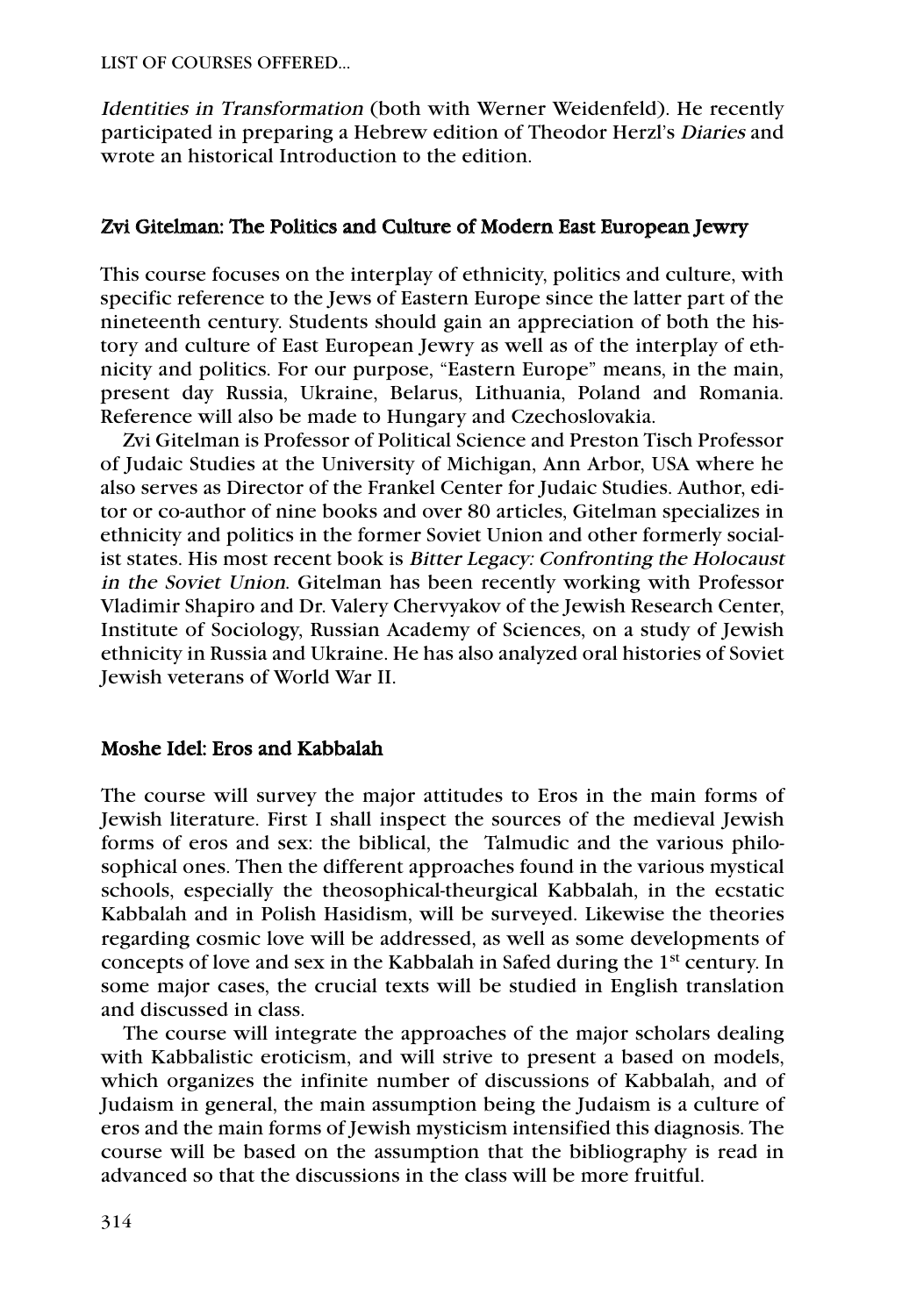Moshe Idel is Professor of Jewish Thought at the Hebrew University of Jerusalem. He holds a PhD in Kabbalah and has served as visiting professor and researcher at many universities and institutions worldwide, including Yale, Harvard and Princeton Universities in the USA and Ecole des Hautes Etudes en Sciences Sociales in Paris. His numerous publications include Kabbalah: New Perspectives and Messianic Mystics (both by Yale University Press), and Hassidism: Between Ecstasy and Magic (SUNY, Albany). In 1999, Prof. Idel received the prestigious Israel Prize for excellent achievement in the field of Jewish Philosophy.

#### Viktor Karády: Social History of Central European Jewry

The course deals with long term processes of social, demographic, institutional and political transformations related to Jews and Jewish communities in East Central European societies (especially in the Habsburg Empire) since the Enlightenment. A theoretical introduction concerning the unique nature and multiple patterns of modern Jewish collective identity leads to an outline of the establishment of Jews in this part of the world since the Middle Ages. The main foci of the course are organized around the following topical areas: community structure, internal power relations and interstate community networks in traditional Jewry; professional and economic stratification and social mobility since the 19<sup>th</sup> century; Jews and the emerging nation states (East and West compared); demographic modernization; cultural heritage and 'educational capital' problems of acculturation and language switch; social assimilation, integration and status mobility (mixed marriages, conversion, 'nationalization' of surnames); pathologies of modern Jewish identity; political responses to the crisis of assimilation: Zionism, autonomism, Bund, socialism and communism.

Viktor Karády has been educated in Budapest and Paris, with degrees from the Sorbonne in sociology and demography. A member since its foundation of the European Sociological Center. Now he is a senior research director with the French National Center for Scientific Research and recurrent visiting professor at the CEU. His main research interests lie in the history of the French universities and social sciences, ethnic and denominational inequalities of modernisation (especially in Central Europe), Jews in European societies since the Enlightenment. His last books include Gewalterfahrung und Utopie, Juden in der europäischen Moderne (Frankfurt a. M., Fischer, 1999), L'enseignement des élites en Europe Centrale (19e-20e siècles), coeditor (Cracow, Księgarnia Akademicka, 1999) and (in Hungarian) Self-Identification and Choie of Destiny, Studies in the Historical Transformations of Jewish Identity in Hungary (Budapest, Új Mandátum, 2001).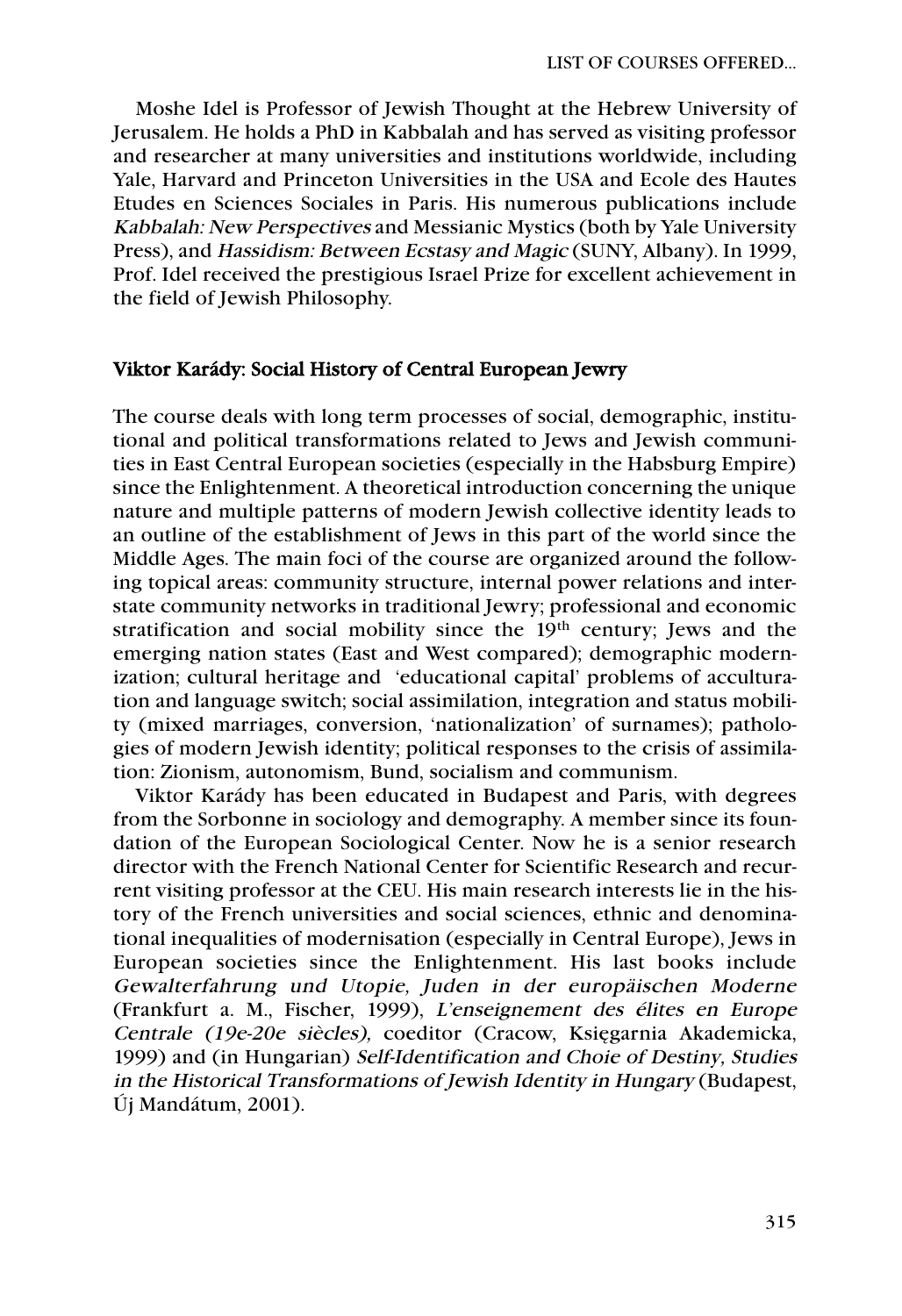#### András Kovács: Interpretations of Modern Antisemitism

The course is to provide students with an overview of psychological, sociological, political and historical theories of modern antisemitism. After considering key concepts such as antijudaism, antisemitism, modern antisemitism it will give an introduction into the most influential scholarly explanations of the investigated subject. The course will concentrate on the theological explanations of the persistence of antisemitic prejudices, the psychoanalytically oriented personality theory, the projective theories of prejudice, the group conflict theories, and the political explanations of antisemitic movements and ideologies. Special attention will be given to the methods of empirical sociological investigation of the subject.

András Kovács studied philosophy and history and completed his PhD in sociology at Eötvös Loránd University, Budapest. He has taught at various universities in Germany and participated in various research projects in Germany, France, the US, and the Netherlands. In 1990 he became senior research fellow at the Institute of Sociology at the Eötvös Loránd University. Since 1997 he has taught several courses on sociology of nationalism and prejudice in the CEU Nationalism Studies Program and he is the academic director of the Jewish Studies Project at the CEU. His research interests include minority identities, prejudice, antisemitism, and sociology of post-Holocaust Jewry. In the last years Professor Kovács has carried out empirical research on antisemitism in post-Communist Hungary, on Jewish identity in Hungary and on national identity and European integration. He has published over 60 scholarly works, most recently a book on antisemitism in post-Communist Hungary.

# Michael L. Miller: Russia and Poland as Multi-National States: The Jews as Case-Study, 1772–1917

This course examines the history of the Jews in Russia and Poland, placing particular emphasis on social, economic and religious transformations in the period framed by the Partitions of Poland – when the Russian Empire first acquired its Jews – and the Russian Revolution – when Russia's Jews finally received equal political and legal rights. Imperial Russia's policies towards the Jews reflected the semi-feudal structure of the state, the exigencies of a multi-national empire, and the enduring legacy of the Polish-Lithuanian Commonwealth. On this backdrop, the course seeks to understand the inordinate attention paid to the 'Jewish Question' by the imperial government as well as the myriad ideological and demographic responses by the empire's Jews. The course also introduces a comparative perspective, examining Jewish enlightenment (Haskalah), religious and educational movements, economic and gender stratification, urbanization and politicization – in comparison to other populations within the Russian Empire and other Jewish communities in Central and Western Europe.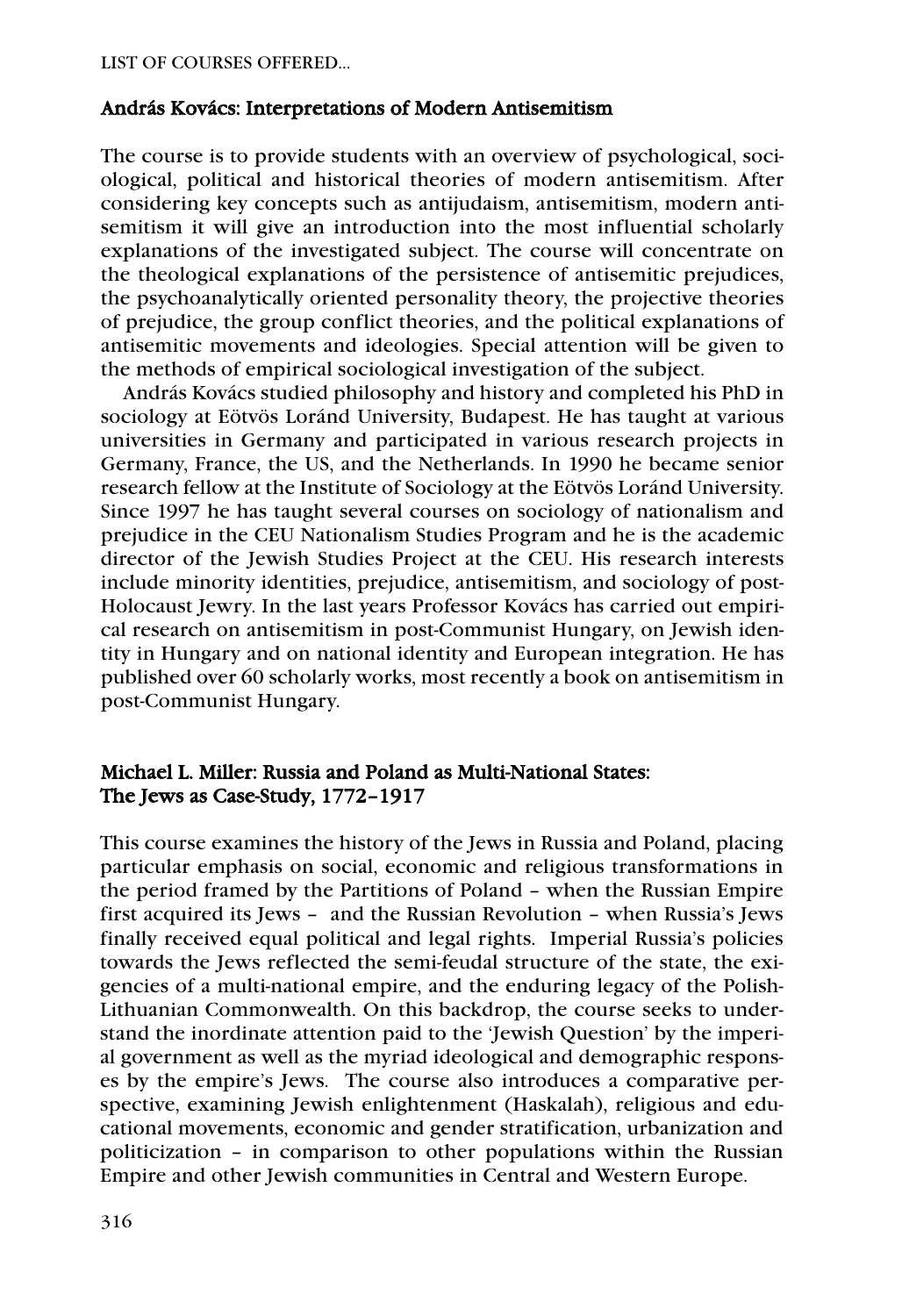#### Michael L. Miller: The Emergence of Zionism

This course will explore the wide range of responses to this crisis through an examination of selected Zionist thinkers and their writings. Beginning with the Zionist "precursors" of the mid-nineteenth century, the course will analyze seminal texts that reflect the basic diversity of the Zionist idea up until the establishment of the State of Israel in 1948. These texts provide not only dissenting critiques of the Jewish plight in the diaspora, but also shed light on the competing conceptualizations of the Jewish future. The Zionist thinkers envisioned Zion as a purely political entity, as a Jewish state grounded in socialist ideas, as a site for the regeneration of the Jewish people, as the cultural center for Diaspora Jewry, as the locus of messianic redemption.

#### Michael L. Miller: Paths to Jewish Emancipation

This course will examine the processes leading to the civic and political emancipation of the Jews in nineteenth-century Europe. It will focus on aspects of the legal, social and cultural history of the Jews from the sixteenth century onward in an effort to understand the different paths to emancipation in England, Western Europe, and Central Europe. It will also look at various trends – including religious reform, racial antisemitism, Jewish assimilation and Jewish nationalism - whose development was part and parcel of the struggle for emancipation.

Michael Miller is Assistant Professor in the Nationalism Studies Program at the CEU. He received his PhD in History from Columbia University, where he specialized in Jewish and Central European History. His research focuses on the impact of nationality conflicts on the religious, cultural and political development of Central European Jewry in the nineteenth century. He has contributed to Kotowski, Schoeps, Wallenborn, Handbuch zur Geschichte der Juden in Europa (Darmstadt: Primus Verlag, 2001) and Rabbinische Prosopographie der Moderne (Munich–New York: K.G. Saur, 2004).

### Marsha Rozenblit: The Struggle over Identity: The Dilemmas of Jews in Austria–Hungary and its Successor States

This course will investigate the nature of Jewish identity in Central Europe from the late eighteenth century, when the Habsburg authorities first urged Jews to obtain modern, secular, German education, through the middle of the twentieth century. Creating a modern Jewish identity in this region was complicated by the nationality conflicts in the Habsburg Monarchy, by the problems of the new nation states in the interwar period, by the pervasive antisemitism of many of the national movements, and by the persistence of large numbers of Jews who resisted modernization altogether. The course